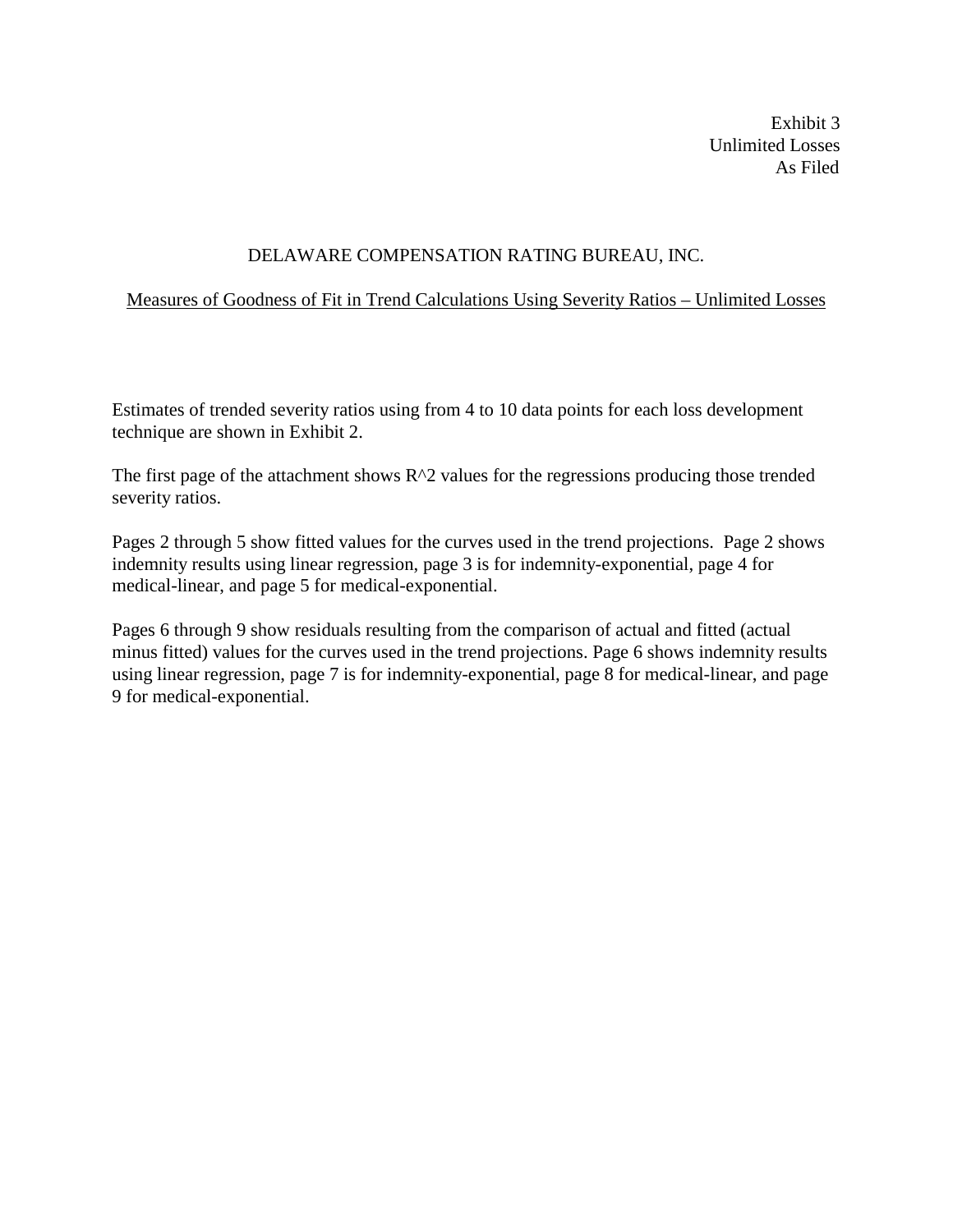| <b>INDEMNITY</b> |         | (Average) | (Incur) | (Pd-20) |
|------------------|---------|-----------|---------|---------|
| r^2              |         |           |         |         |
|                  |         |           |         |         |
| 4 Point          | Linear  | 0.034     | 0.108   | 0.009   |
| 5 Point          | Linear  | 0.343     | 0.360   | 0.310   |
| 6 Point          | Linear  | 0.624     | 0.633   | 0.605   |
| 7 Point          | Linear  | 0.752     | 0.747   | 0.747   |
| 8 Point          | Linear  | 0.808     | 0.811   | 0.795   |
| 9 Point          | Linear  | 0.850     | 0.855   | 0.836   |
| 10 Point         | Linear  | 0.877     | 0.884   | 0.861   |
| 4 Point          | Expon'l | 0.033     | 0.104   | 0.008   |
| 5 Point          | Expon'l | 0.359     | 0.375   | 0.327   |
| 6 Point          | Expon'l | 0.628     | 0.635   | 0.613   |
| 7 Point          | Expon'l | 0.758     | 0.751   | 0.756   |
| 8 Point          | Expon'l | 0.818     | 0.820   | 0.805   |
| 9 Point          | Expon'l | 0.865     | 0.869   | 0.851   |
| 10 Point         | Expon'l | 0.896     | 0.902   | 0.881   |
|                  |         |           |         |         |
| MEDICAL          |         | (Average) | (Incur) | (Pd-20) |
| r^2              |         |           |         |         |
|                  |         |           |         |         |
| 4 Point          | Linear  | 0.370     | 0.174   | 0.812   |
| 5 Point          | Linear  | 0.660     | 0.492   | 0.905   |
| 6 Point          | Linear  | 0.805     | 0.686   | 0.928   |
| 7 Point          | Linear  | 0.874     | 0.780   | 0.952   |
| 8 Point          | Linear  | 0.911     | 0.835   | 0.968   |
| 9 Point          | Linear  | 0.920     | 0.848   | 0.975   |
| 10 Point         | Linear  | 0.931     | 0.868   | 0.978   |
|                  |         |           |         |         |
| 4 Point          | Expon'l | 0.391     | 0.191   | 0.805   |
| 5 Point          | Expon'l | 0.687     | 0.545   | 0.903   |
| 6 Point          | Expon'l | 0.818     | 0.738   | 0.907   |
| 7 Point          | Expon'l | 0.886     | 0.832   | 0.931   |
| 8 Point          | Expon'l | 0.924     | 0.887   | 0.950   |
| 9 Point          |         |           |         |         |
| 10 Point         | Expon'l | 0.941     | 0.904   | 0.965   |

3.1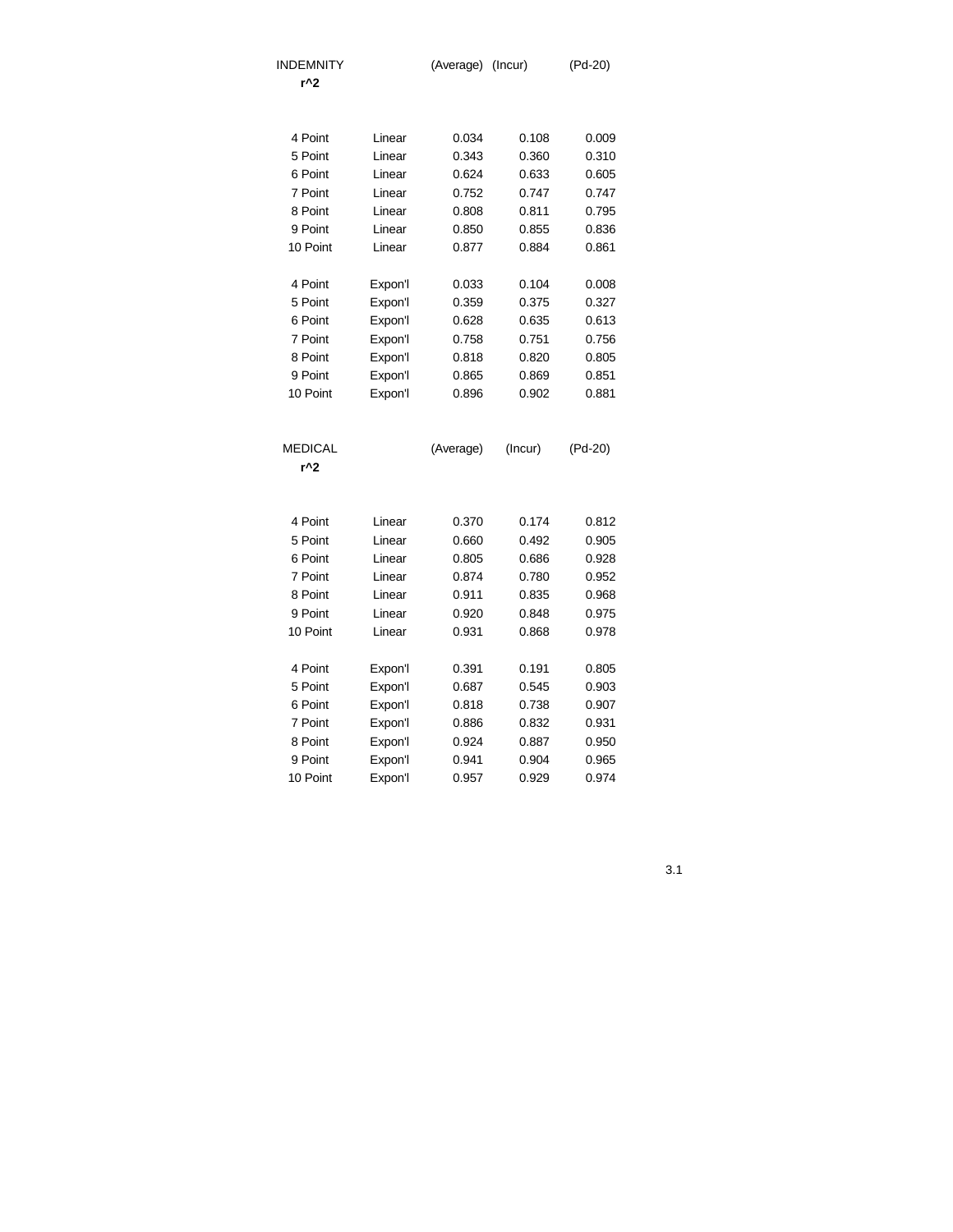| INDEMNITY     |        | Severity  | Severity | Severity |
|---------------|--------|-----------|----------|----------|
| Linear        | Policy | Ratio     | Ratio    | Ratio    |
| <b>FITTED</b> | Year   | (Average) | (Incur)  | (Pd-20)  |
| 4 Point       | 2000   | 0.5759    | 0.5894   | 0.5625   |
|               | 2001   | 0.5726    | 0.5848   | 0.5604   |
|               | 2002   | 0.5692    | 0.5801   | 0.5583   |
|               | 2003   | 0.5659    | 0.5755   | 0.5562   |
|               |        |           |          |          |
| 5 Point       | 1999   | 0.5160    | 0.5224   | 0.5097   |
|               | 2000   | 0.5337    | 0.5416   | 0.5259   |
|               | 2001   | 0.5515    | 0.5609   | 0.5421   |
|               | 2002   | 0.5692    | 0.5801   | 0.5583   |
|               | 2003   | 0.5869    | 0.5994   | 0.5745   |
| 6 Point       | 1998   | 0.4392    | 0.4405   | 0.4381   |
|               | 1999   | 0.4731    | 0.4768   | 0.4694   |
|               | 2000   | 0.5069    | 0.5131   | 0.5007   |
|               | 2001   | 0.5407    | 0.5495   | 0.5320   |
|               | 2002   | 0.5746    | 0.5858   | 0.5633   |
|               | 2003   | 0.6084    | 0.6222   | 0.5946   |
| 7 Point       | 1997   | 0.3931    | 0.3980   | 0.3882   |
|               | 1998   | 0.4297    | 0.4358   | 0.4238   |
|               | 1999   | 0.4664    | 0.4735   | 0.4594   |
|               | 2000   | 0.5031    | 0.5113   | 0.4950   |
|               | 2001   | 0.5398    | 0.5490   | 0.5306   |
|               | 2002   | 0.5765    | 0.5868   | 0.5662   |
|               | 2003   | 0.6131    | 0.6245   | 0.6018   |
|               |        |           |          |          |
| 8 Point       | 1996   | 0.3624    | 0.3630   | 0.3620   |
|               | 1997   | 0.3979    | 0.4002   | 0.3957   |
|               | 1998   | 0.4334    | 0.4374   | 0.4295   |
|               | 1999   | 0.4688    | 0.4746   | 0.4632   |
|               | 2000   | 0.5043    | 0.5118   | 0.4969   |
|               | 2001   | 0.5398    | 0.5490   | 0.5306   |
|               | 2002   | 0.5753    | 0.5862   | 0.5643   |
|               | 2003   | 0.6107    | 0.6234   | 0.5980   |
| 9 Point       | 1995   | 0.3319    | 0.3295   | 0.3344   |
|               | 1996   | 0.3665    | 0.3661   | 0.3671   |
|               | 1997   | 0.4011    | 0.4026   | 0.3997   |
|               | 1998   | 0.4357    | 0.4392   | 0.4323   |
|               | 1999   | 0.4703    | 0.4757   | 0.4650   |
|               | 2000   | 0.5049    | 0.5123   | 0.4976   |
|               | 2001   | 0.5395    | 0.5488   | 0.5302   |
|               |        |           |          |          |
|               | 2002   | 0.5741    | 0.5854   | 0.5629   |
|               | 2003   | 0.6087    | 0.6219   | 0.5955   |
| 10 Point      | 1994   | 0.3046    | 0.2987   | 0.3108   |
|               | 1995   | 0.3381    | 0.3343   | 0.3420   |
|               | 1996   | 0.3715    | 0.3700   | 0.3732   |
|               | 1997   | 0.4050    | 0.4056   | 0.4044   |
|               | 1998   | 0.4384    | 0.4413   | 0.4356   |
|               | 1999   | 0.4718    | 0.4769   | 0.4669   |
|               | 2000   | 0.5053    | 0.5126   | 0.4981   |
|               | 2001   | 0.5387    | 0.5482   | 0.5293   |
|               | 2002   | 0.5722    | 0.5838   | 0.5605   |
|               | 2003   | 0.6056    | 0.6195   | 0.5917   |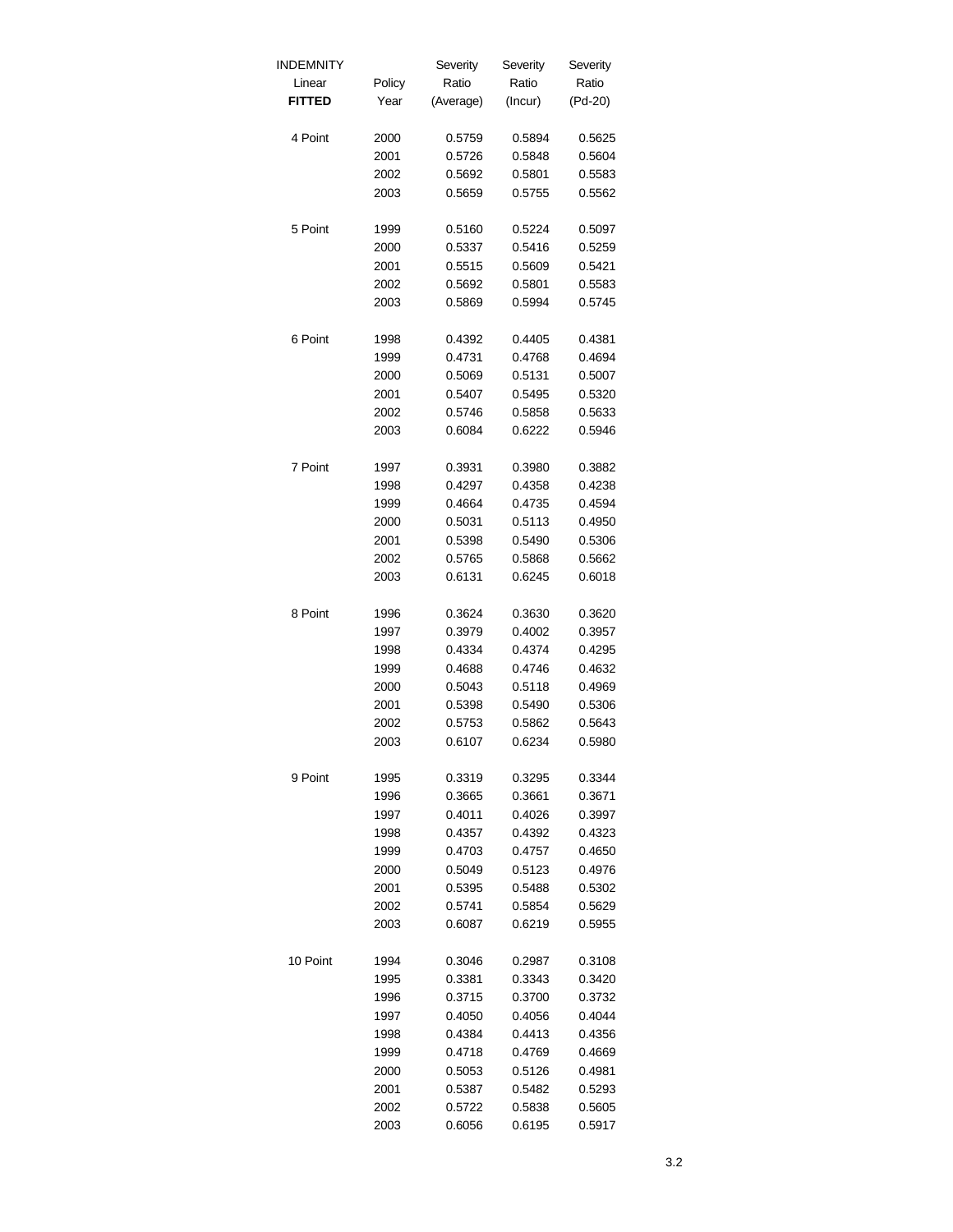| INDEMNITY     |        | Severity  | Severity | Severity |
|---------------|--------|-----------|----------|----------|
| Expon'l       | Policy | Ratio     | Ratio    | Ratio    |
| <b>FITTED</b> | Year   | (Average) | (Incur)  | (Pd-20)  |
|               |        |           |          |          |
| 4 Point       | 2000   | 0.5755    | 0.5891   | 0.5619   |
|               | 2001   | 0.5722    | 0.5845   | 0.5598   |
|               | 2002   | 0.5689    | 0.5800   | 0.5578   |
|               | 2003   | 0.5656    | 0.5754   | 0.5557   |
|               |        |           |          |          |
| 5 Point       | 1999   | 0.5133    | 0.5191   | 0.5075   |
|               | 2000   | 0.5312    | 0.5386   | 0.5237   |
|               | 2001   | 0.5497    | 0.5589   | 0.5405   |
|               | 2002   | 0.5689    | 0.5800   | 0.5578   |
|               | 2003   | 0.5887    | 0.6018   | 0.5756   |
|               |        |           |          |          |
| 6 Point       | 1998   | 0.4347    | 0.4352   | 0.4343   |
|               | 1999   | 0.4663    | 0.4691   | 0.4636   |
|               | 2000   | 0.5003    | 0.5056   | 0.4949   |
|               | 2001   | 0.5367    | 0.5449   | 0.5284   |
|               | 2002   | 0.5757    | 0.5873   | 0.5641   |
|               | 2003   | 0.6176    | 0.6330   | 0.6022   |
|               |        |           |          |          |
| 7 Point       | 1997   | 0.3927    | 0.3978   | 0.3876   |
|               | 1998   | 0.4244    | 0.4303   | 0.4185   |
|               | 1999   | 0.4585    | 0.4653   | 0.4517   |
|               | 2000   | 0.4955    | 0.5033   | 0.4877   |
|               | 2001   | 0.5354    | 0.5443   | 0.5264   |
|               | 2002   | 0.5785    | 0.5887   | 0.5683   |
|               | 2003   | 0.6251    | 0.6367   | 0.6135   |
|               |        |           |          |          |
| 8 Point       | 1996   | 0.3665    | 0.3674   | 0.3657   |
|               | 1997   | 0.3954    | 0.3974   | 0.3934   |
|               | 1998   | 0.4265    | 0.4300   | 0.4231   |
|               | 1999   | 0.4601    | 0.4651   | 0.4551   |
|               | 2000   | 0.4963    | 0.5032   | 0.4895   |
|               | 2001   | 0.5354    | 0.5443   | 0.5264   |
|               | 2002   | 0.5775    | 0.5888   | 0.5662   |
|               | 2003   | 0.6230    | 0.6370   | 0.6090   |
|               |        |           |          |          |
| 9 Point       | 1995   | 0.3399    | 0.3381   | 0.3417   |
|               | 1996   | 0.3666    | 0.3660   | 0.3672   |
|               | 1997   | 0.3955    | 0.3963   | 0.3946   |
|               | 1998   | 0.4266    | 0.4290   | 0.4241   |
|               | 1999   | 0.4601    | 0.4645   | 0.4557   |
|               | 2000   | 0.4963    | 0.5029   | 0.4897   |
|               | 2001   | 0.5354    | 0.5445   | 0.5263   |
|               | 2002   | 0.5775    | 0.5895   | 0.5656   |
|               | 2003   | 0.6229    | 0.6382   | 0.6078   |
|               |        |           |          |          |
| 10 Point      | 1994   | 0.3163    | 0.3113   | 0.3213   |
|               | 1995   | 0.3410    | 0.3372   | 0.3447   |
|               | 1996   | 0.3676    | 0.3653   | 0.3699   |
|               | 1997   | 0.3963    | 0.3956   | 0.3968   |
|               | 1998   | 0.4272    | 0.4286   | 0.4257   |
|               | 1999   | 0.4605    | 0.4642   | 0.4567   |
|               | 2000   | 0.4964    | 0.5028   | 0.4900   |
|               | 2001   | 0.5352    | 0.5446   | 0.5257   |
|               | 2002   | 0.5769    | 0.5899   | 0.5640   |
|               | 2003   | 0.6219    | 0.6390   | 0.6051   |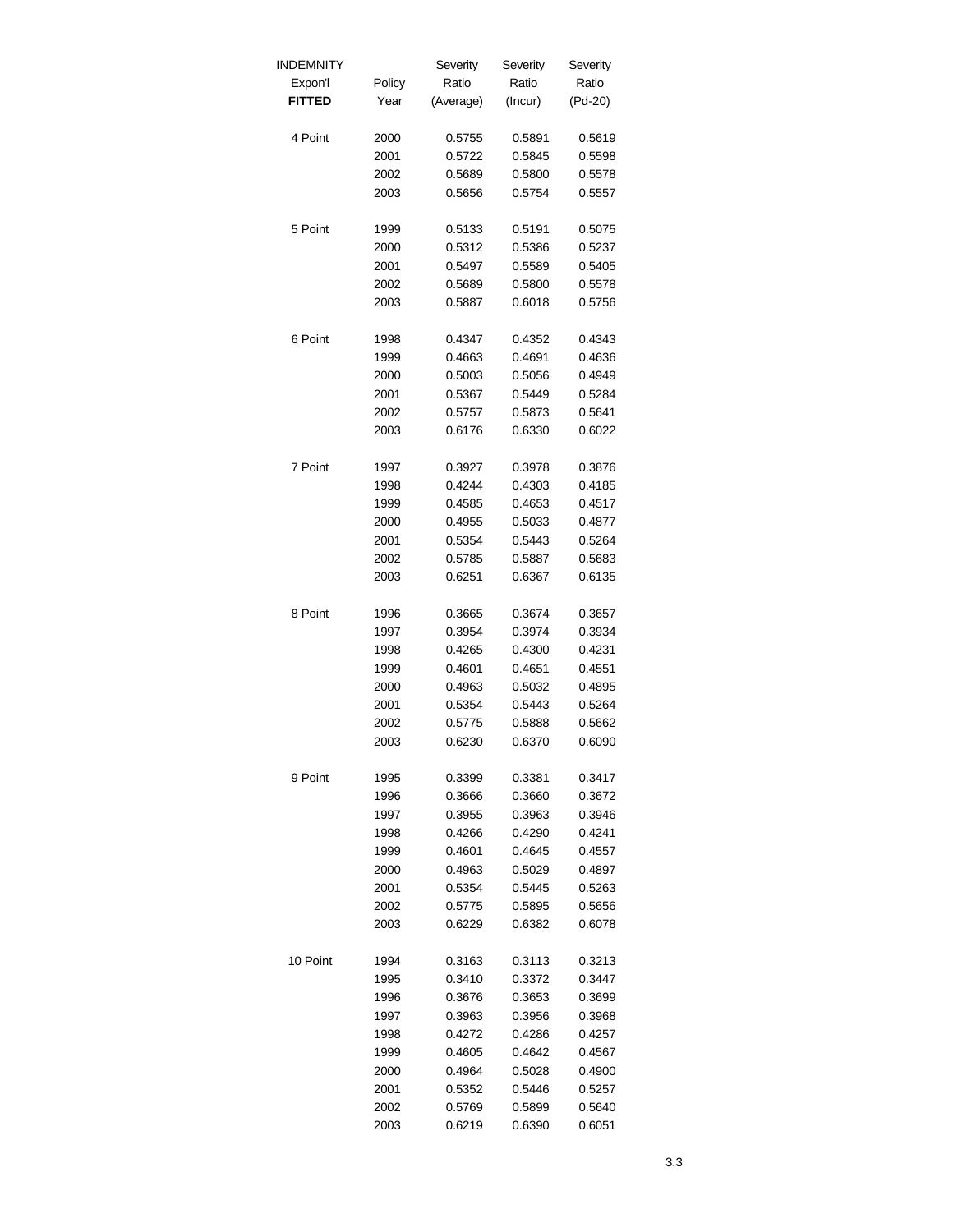| Linear<br>Ratio<br>Ratio<br>Ratio<br>Policy<br><b>FITTED</b><br>(Pd-20)<br>Year<br>(Average)<br>(Incur)<br>4 Point<br>2000<br>0.8730<br>1.0321<br>0.7143<br>2001<br>0.9240<br>1.0908<br>0.7573<br>1.1495<br>0.8003<br>2002<br>0.9749<br>1.0258<br>1.2082<br>0.8433<br>2003<br>5 Point<br>1999<br>0.7613<br>0.8605<br>0.6620<br>0.8325<br>0.9568<br>0.7081<br>2000<br>2001<br>0.9037<br>1.0531<br>0.7542<br>0.8003<br>2002<br>0.9749<br>1.1495<br>2003<br>1.0461<br>1.2458<br>0.8464<br>6 Point<br>1998<br>0.6425<br>0.7016<br>0.5833<br>0.7267<br>0.8150<br>0.6383<br>1999<br>2000<br>0.8109<br>0.9284<br>0.6933<br>1.0418<br>2001<br>0.8950<br>0.7483<br>2002<br>0.9792<br>1.1551<br>0.8032<br>1.0634<br>1.2685<br>2003<br>0.8582<br>7 Point<br>1997<br>0.5476<br>0.5847<br>0.5103<br>0.6342<br>0.6989<br>0.5694<br>1998<br>0.7209<br>1999<br>0.8131<br>0.6286<br>2000<br>0.8075<br>0.9273<br>0.6877<br>2001<br>0.8942<br>1.0415<br>0.7469<br>2002<br>0.9809<br>1.1557<br>0.8060<br>1.0675<br>0.8652<br>2003<br>1.2699<br>8 Point<br>1996<br>0.4641<br>0.4838<br>0.4444<br>0.5502<br>0.5953<br>0.5049<br>1997<br>0.6362<br>0.7069<br>0.5654<br>1998<br>0.7222<br>0.6259<br>1999<br>0.8184<br>0.8082<br>0.9299<br>2000<br>0.6864<br>0.8942<br>2001<br>1.0415<br>0.7469<br>2002<br>0.9802<br>1.1530<br>0.8074<br>2003<br>1.0662<br>1.2646<br>0.8679<br>9 Point<br>1995<br>0.4210<br>0.4069<br>0.3927<br>0.4517<br>1996<br>0.4878<br>0.5239<br>1997<br>0.5688<br>0.6269<br>0.5106<br>1998<br>0.6497<br>0.7298<br>0.5695<br>1999<br>0.7306<br>0.8327<br>0.6285<br>2000<br>0.8116<br>0.9357<br>0.6874<br>2001<br>0.8925<br>1.0386<br>0.7464<br>2002<br>0.9734<br>1.1416<br>0.8053<br>1.0544<br>1.2445<br>2003<br>0.8642<br>10 Point<br>1994<br>0.3475<br>0.3509<br>0.3440<br>1995<br>0.4250<br>0.4486<br>0.4013<br>1996<br>0.5025<br>0.5464<br>0.4587<br>1997<br>0.5801<br>0.6441<br>0.5160<br>1998<br>0.6576<br>0.7419<br>0.5733<br>1999<br>0.7352<br>0.8396<br>0.6306<br>2000<br>0.8127<br>0.9374<br>0.6880<br>2001<br>0.8903<br>1.0352<br>0.7453<br>2002<br>0.9678<br>1.1329<br>0.8026<br>2003<br>1.0453<br>1.2307<br>0.8599 | <b>MEDICAL</b> | Severity | Severity | Severity |
|-----------------------------------------------------------------------------------------------------------------------------------------------------------------------------------------------------------------------------------------------------------------------------------------------------------------------------------------------------------------------------------------------------------------------------------------------------------------------------------------------------------------------------------------------------------------------------------------------------------------------------------------------------------------------------------------------------------------------------------------------------------------------------------------------------------------------------------------------------------------------------------------------------------------------------------------------------------------------------------------------------------------------------------------------------------------------------------------------------------------------------------------------------------------------------------------------------------------------------------------------------------------------------------------------------------------------------------------------------------------------------------------------------------------------------------------------------------------------------------------------------------------------------------------------------------------------------------------------------------------------------------------------------------------------------------------------------------------------------------------------------------------------------------------------------------------------------------------------------------------------------------------------------------------------------------------------------------------------------------------------------------------------------------------------------------------------------------------------------------------------------|----------------|----------|----------|----------|
|                                                                                                                                                                                                                                                                                                                                                                                                                                                                                                                                                                                                                                                                                                                                                                                                                                                                                                                                                                                                                                                                                                                                                                                                                                                                                                                                                                                                                                                                                                                                                                                                                                                                                                                                                                                                                                                                                                                                                                                                                                                                                                                             |                |          |          |          |
|                                                                                                                                                                                                                                                                                                                                                                                                                                                                                                                                                                                                                                                                                                                                                                                                                                                                                                                                                                                                                                                                                                                                                                                                                                                                                                                                                                                                                                                                                                                                                                                                                                                                                                                                                                                                                                                                                                                                                                                                                                                                                                                             |                |          |          |          |
|                                                                                                                                                                                                                                                                                                                                                                                                                                                                                                                                                                                                                                                                                                                                                                                                                                                                                                                                                                                                                                                                                                                                                                                                                                                                                                                                                                                                                                                                                                                                                                                                                                                                                                                                                                                                                                                                                                                                                                                                                                                                                                                             |                |          |          |          |
|                                                                                                                                                                                                                                                                                                                                                                                                                                                                                                                                                                                                                                                                                                                                                                                                                                                                                                                                                                                                                                                                                                                                                                                                                                                                                                                                                                                                                                                                                                                                                                                                                                                                                                                                                                                                                                                                                                                                                                                                                                                                                                                             |                |          |          |          |
|                                                                                                                                                                                                                                                                                                                                                                                                                                                                                                                                                                                                                                                                                                                                                                                                                                                                                                                                                                                                                                                                                                                                                                                                                                                                                                                                                                                                                                                                                                                                                                                                                                                                                                                                                                                                                                                                                                                                                                                                                                                                                                                             |                |          |          |          |
|                                                                                                                                                                                                                                                                                                                                                                                                                                                                                                                                                                                                                                                                                                                                                                                                                                                                                                                                                                                                                                                                                                                                                                                                                                                                                                                                                                                                                                                                                                                                                                                                                                                                                                                                                                                                                                                                                                                                                                                                                                                                                                                             |                |          |          |          |
|                                                                                                                                                                                                                                                                                                                                                                                                                                                                                                                                                                                                                                                                                                                                                                                                                                                                                                                                                                                                                                                                                                                                                                                                                                                                                                                                                                                                                                                                                                                                                                                                                                                                                                                                                                                                                                                                                                                                                                                                                                                                                                                             |                |          |          |          |
|                                                                                                                                                                                                                                                                                                                                                                                                                                                                                                                                                                                                                                                                                                                                                                                                                                                                                                                                                                                                                                                                                                                                                                                                                                                                                                                                                                                                                                                                                                                                                                                                                                                                                                                                                                                                                                                                                                                                                                                                                                                                                                                             |                |          |          |          |
|                                                                                                                                                                                                                                                                                                                                                                                                                                                                                                                                                                                                                                                                                                                                                                                                                                                                                                                                                                                                                                                                                                                                                                                                                                                                                                                                                                                                                                                                                                                                                                                                                                                                                                                                                                                                                                                                                                                                                                                                                                                                                                                             |                |          |          |          |
|                                                                                                                                                                                                                                                                                                                                                                                                                                                                                                                                                                                                                                                                                                                                                                                                                                                                                                                                                                                                                                                                                                                                                                                                                                                                                                                                                                                                                                                                                                                                                                                                                                                                                                                                                                                                                                                                                                                                                                                                                                                                                                                             |                |          |          |          |
|                                                                                                                                                                                                                                                                                                                                                                                                                                                                                                                                                                                                                                                                                                                                                                                                                                                                                                                                                                                                                                                                                                                                                                                                                                                                                                                                                                                                                                                                                                                                                                                                                                                                                                                                                                                                                                                                                                                                                                                                                                                                                                                             |                |          |          |          |
|                                                                                                                                                                                                                                                                                                                                                                                                                                                                                                                                                                                                                                                                                                                                                                                                                                                                                                                                                                                                                                                                                                                                                                                                                                                                                                                                                                                                                                                                                                                                                                                                                                                                                                                                                                                                                                                                                                                                                                                                                                                                                                                             |                |          |          |          |
|                                                                                                                                                                                                                                                                                                                                                                                                                                                                                                                                                                                                                                                                                                                                                                                                                                                                                                                                                                                                                                                                                                                                                                                                                                                                                                                                                                                                                                                                                                                                                                                                                                                                                                                                                                                                                                                                                                                                                                                                                                                                                                                             |                |          |          |          |
|                                                                                                                                                                                                                                                                                                                                                                                                                                                                                                                                                                                                                                                                                                                                                                                                                                                                                                                                                                                                                                                                                                                                                                                                                                                                                                                                                                                                                                                                                                                                                                                                                                                                                                                                                                                                                                                                                                                                                                                                                                                                                                                             |                |          |          |          |
|                                                                                                                                                                                                                                                                                                                                                                                                                                                                                                                                                                                                                                                                                                                                                                                                                                                                                                                                                                                                                                                                                                                                                                                                                                                                                                                                                                                                                                                                                                                                                                                                                                                                                                                                                                                                                                                                                                                                                                                                                                                                                                                             |                |          |          |          |
|                                                                                                                                                                                                                                                                                                                                                                                                                                                                                                                                                                                                                                                                                                                                                                                                                                                                                                                                                                                                                                                                                                                                                                                                                                                                                                                                                                                                                                                                                                                                                                                                                                                                                                                                                                                                                                                                                                                                                                                                                                                                                                                             |                |          |          |          |
|                                                                                                                                                                                                                                                                                                                                                                                                                                                                                                                                                                                                                                                                                                                                                                                                                                                                                                                                                                                                                                                                                                                                                                                                                                                                                                                                                                                                                                                                                                                                                                                                                                                                                                                                                                                                                                                                                                                                                                                                                                                                                                                             |                |          |          |          |
|                                                                                                                                                                                                                                                                                                                                                                                                                                                                                                                                                                                                                                                                                                                                                                                                                                                                                                                                                                                                                                                                                                                                                                                                                                                                                                                                                                                                                                                                                                                                                                                                                                                                                                                                                                                                                                                                                                                                                                                                                                                                                                                             |                |          |          |          |
|                                                                                                                                                                                                                                                                                                                                                                                                                                                                                                                                                                                                                                                                                                                                                                                                                                                                                                                                                                                                                                                                                                                                                                                                                                                                                                                                                                                                                                                                                                                                                                                                                                                                                                                                                                                                                                                                                                                                                                                                                                                                                                                             |                |          |          |          |
|                                                                                                                                                                                                                                                                                                                                                                                                                                                                                                                                                                                                                                                                                                                                                                                                                                                                                                                                                                                                                                                                                                                                                                                                                                                                                                                                                                                                                                                                                                                                                                                                                                                                                                                                                                                                                                                                                                                                                                                                                                                                                                                             |                |          |          |          |
|                                                                                                                                                                                                                                                                                                                                                                                                                                                                                                                                                                                                                                                                                                                                                                                                                                                                                                                                                                                                                                                                                                                                                                                                                                                                                                                                                                                                                                                                                                                                                                                                                                                                                                                                                                                                                                                                                                                                                                                                                                                                                                                             |                |          |          |          |
|                                                                                                                                                                                                                                                                                                                                                                                                                                                                                                                                                                                                                                                                                                                                                                                                                                                                                                                                                                                                                                                                                                                                                                                                                                                                                                                                                                                                                                                                                                                                                                                                                                                                                                                                                                                                                                                                                                                                                                                                                                                                                                                             |                |          |          |          |
|                                                                                                                                                                                                                                                                                                                                                                                                                                                                                                                                                                                                                                                                                                                                                                                                                                                                                                                                                                                                                                                                                                                                                                                                                                                                                                                                                                                                                                                                                                                                                                                                                                                                                                                                                                                                                                                                                                                                                                                                                                                                                                                             |                |          |          |          |
|                                                                                                                                                                                                                                                                                                                                                                                                                                                                                                                                                                                                                                                                                                                                                                                                                                                                                                                                                                                                                                                                                                                                                                                                                                                                                                                                                                                                                                                                                                                                                                                                                                                                                                                                                                                                                                                                                                                                                                                                                                                                                                                             |                |          |          |          |
|                                                                                                                                                                                                                                                                                                                                                                                                                                                                                                                                                                                                                                                                                                                                                                                                                                                                                                                                                                                                                                                                                                                                                                                                                                                                                                                                                                                                                                                                                                                                                                                                                                                                                                                                                                                                                                                                                                                                                                                                                                                                                                                             |                |          |          |          |
|                                                                                                                                                                                                                                                                                                                                                                                                                                                                                                                                                                                                                                                                                                                                                                                                                                                                                                                                                                                                                                                                                                                                                                                                                                                                                                                                                                                                                                                                                                                                                                                                                                                                                                                                                                                                                                                                                                                                                                                                                                                                                                                             |                |          |          |          |
|                                                                                                                                                                                                                                                                                                                                                                                                                                                                                                                                                                                                                                                                                                                                                                                                                                                                                                                                                                                                                                                                                                                                                                                                                                                                                                                                                                                                                                                                                                                                                                                                                                                                                                                                                                                                                                                                                                                                                                                                                                                                                                                             |                |          |          |          |
|                                                                                                                                                                                                                                                                                                                                                                                                                                                                                                                                                                                                                                                                                                                                                                                                                                                                                                                                                                                                                                                                                                                                                                                                                                                                                                                                                                                                                                                                                                                                                                                                                                                                                                                                                                                                                                                                                                                                                                                                                                                                                                                             |                |          |          |          |
|                                                                                                                                                                                                                                                                                                                                                                                                                                                                                                                                                                                                                                                                                                                                                                                                                                                                                                                                                                                                                                                                                                                                                                                                                                                                                                                                                                                                                                                                                                                                                                                                                                                                                                                                                                                                                                                                                                                                                                                                                                                                                                                             |                |          |          |          |
|                                                                                                                                                                                                                                                                                                                                                                                                                                                                                                                                                                                                                                                                                                                                                                                                                                                                                                                                                                                                                                                                                                                                                                                                                                                                                                                                                                                                                                                                                                                                                                                                                                                                                                                                                                                                                                                                                                                                                                                                                                                                                                                             |                |          |          |          |
|                                                                                                                                                                                                                                                                                                                                                                                                                                                                                                                                                                                                                                                                                                                                                                                                                                                                                                                                                                                                                                                                                                                                                                                                                                                                                                                                                                                                                                                                                                                                                                                                                                                                                                                                                                                                                                                                                                                                                                                                                                                                                                                             |                |          |          |          |
|                                                                                                                                                                                                                                                                                                                                                                                                                                                                                                                                                                                                                                                                                                                                                                                                                                                                                                                                                                                                                                                                                                                                                                                                                                                                                                                                                                                                                                                                                                                                                                                                                                                                                                                                                                                                                                                                                                                                                                                                                                                                                                                             |                |          |          |          |
|                                                                                                                                                                                                                                                                                                                                                                                                                                                                                                                                                                                                                                                                                                                                                                                                                                                                                                                                                                                                                                                                                                                                                                                                                                                                                                                                                                                                                                                                                                                                                                                                                                                                                                                                                                                                                                                                                                                                                                                                                                                                                                                             |                |          |          |          |
|                                                                                                                                                                                                                                                                                                                                                                                                                                                                                                                                                                                                                                                                                                                                                                                                                                                                                                                                                                                                                                                                                                                                                                                                                                                                                                                                                                                                                                                                                                                                                                                                                                                                                                                                                                                                                                                                                                                                                                                                                                                                                                                             |                |          |          |          |
|                                                                                                                                                                                                                                                                                                                                                                                                                                                                                                                                                                                                                                                                                                                                                                                                                                                                                                                                                                                                                                                                                                                                                                                                                                                                                                                                                                                                                                                                                                                                                                                                                                                                                                                                                                                                                                                                                                                                                                                                                                                                                                                             |                |          |          |          |
|                                                                                                                                                                                                                                                                                                                                                                                                                                                                                                                                                                                                                                                                                                                                                                                                                                                                                                                                                                                                                                                                                                                                                                                                                                                                                                                                                                                                                                                                                                                                                                                                                                                                                                                                                                                                                                                                                                                                                                                                                                                                                                                             |                |          |          |          |
|                                                                                                                                                                                                                                                                                                                                                                                                                                                                                                                                                                                                                                                                                                                                                                                                                                                                                                                                                                                                                                                                                                                                                                                                                                                                                                                                                                                                                                                                                                                                                                                                                                                                                                                                                                                                                                                                                                                                                                                                                                                                                                                             |                |          |          |          |
|                                                                                                                                                                                                                                                                                                                                                                                                                                                                                                                                                                                                                                                                                                                                                                                                                                                                                                                                                                                                                                                                                                                                                                                                                                                                                                                                                                                                                                                                                                                                                                                                                                                                                                                                                                                                                                                                                                                                                                                                                                                                                                                             |                |          |          |          |
|                                                                                                                                                                                                                                                                                                                                                                                                                                                                                                                                                                                                                                                                                                                                                                                                                                                                                                                                                                                                                                                                                                                                                                                                                                                                                                                                                                                                                                                                                                                                                                                                                                                                                                                                                                                                                                                                                                                                                                                                                                                                                                                             |                |          |          |          |
|                                                                                                                                                                                                                                                                                                                                                                                                                                                                                                                                                                                                                                                                                                                                                                                                                                                                                                                                                                                                                                                                                                                                                                                                                                                                                                                                                                                                                                                                                                                                                                                                                                                                                                                                                                                                                                                                                                                                                                                                                                                                                                                             |                |          |          |          |
|                                                                                                                                                                                                                                                                                                                                                                                                                                                                                                                                                                                                                                                                                                                                                                                                                                                                                                                                                                                                                                                                                                                                                                                                                                                                                                                                                                                                                                                                                                                                                                                                                                                                                                                                                                                                                                                                                                                                                                                                                                                                                                                             |                |          |          |          |
|                                                                                                                                                                                                                                                                                                                                                                                                                                                                                                                                                                                                                                                                                                                                                                                                                                                                                                                                                                                                                                                                                                                                                                                                                                                                                                                                                                                                                                                                                                                                                                                                                                                                                                                                                                                                                                                                                                                                                                                                                                                                                                                             |                |          |          |          |
|                                                                                                                                                                                                                                                                                                                                                                                                                                                                                                                                                                                                                                                                                                                                                                                                                                                                                                                                                                                                                                                                                                                                                                                                                                                                                                                                                                                                                                                                                                                                                                                                                                                                                                                                                                                                                                                                                                                                                                                                                                                                                                                             |                |          |          |          |
|                                                                                                                                                                                                                                                                                                                                                                                                                                                                                                                                                                                                                                                                                                                                                                                                                                                                                                                                                                                                                                                                                                                                                                                                                                                                                                                                                                                                                                                                                                                                                                                                                                                                                                                                                                                                                                                                                                                                                                                                                                                                                                                             |                |          |          |          |
|                                                                                                                                                                                                                                                                                                                                                                                                                                                                                                                                                                                                                                                                                                                                                                                                                                                                                                                                                                                                                                                                                                                                                                                                                                                                                                                                                                                                                                                                                                                                                                                                                                                                                                                                                                                                                                                                                                                                                                                                                                                                                                                             |                |          |          |          |
|                                                                                                                                                                                                                                                                                                                                                                                                                                                                                                                                                                                                                                                                                                                                                                                                                                                                                                                                                                                                                                                                                                                                                                                                                                                                                                                                                                                                                                                                                                                                                                                                                                                                                                                                                                                                                                                                                                                                                                                                                                                                                                                             |                |          |          |          |
|                                                                                                                                                                                                                                                                                                                                                                                                                                                                                                                                                                                                                                                                                                                                                                                                                                                                                                                                                                                                                                                                                                                                                                                                                                                                                                                                                                                                                                                                                                                                                                                                                                                                                                                                                                                                                                                                                                                                                                                                                                                                                                                             |                |          |          |          |
|                                                                                                                                                                                                                                                                                                                                                                                                                                                                                                                                                                                                                                                                                                                                                                                                                                                                                                                                                                                                                                                                                                                                                                                                                                                                                                                                                                                                                                                                                                                                                                                                                                                                                                                                                                                                                                                                                                                                                                                                                                                                                                                             |                |          |          |          |
|                                                                                                                                                                                                                                                                                                                                                                                                                                                                                                                                                                                                                                                                                                                                                                                                                                                                                                                                                                                                                                                                                                                                                                                                                                                                                                                                                                                                                                                                                                                                                                                                                                                                                                                                                                                                                                                                                                                                                                                                                                                                                                                             |                |          |          |          |
|                                                                                                                                                                                                                                                                                                                                                                                                                                                                                                                                                                                                                                                                                                                                                                                                                                                                                                                                                                                                                                                                                                                                                                                                                                                                                                                                                                                                                                                                                                                                                                                                                                                                                                                                                                                                                                                                                                                                                                                                                                                                                                                             |                |          |          |          |
|                                                                                                                                                                                                                                                                                                                                                                                                                                                                                                                                                                                                                                                                                                                                                                                                                                                                                                                                                                                                                                                                                                                                                                                                                                                                                                                                                                                                                                                                                                                                                                                                                                                                                                                                                                                                                                                                                                                                                                                                                                                                                                                             |                |          |          |          |
|                                                                                                                                                                                                                                                                                                                                                                                                                                                                                                                                                                                                                                                                                                                                                                                                                                                                                                                                                                                                                                                                                                                                                                                                                                                                                                                                                                                                                                                                                                                                                                                                                                                                                                                                                                                                                                                                                                                                                                                                                                                                                                                             |                |          |          |          |
|                                                                                                                                                                                                                                                                                                                                                                                                                                                                                                                                                                                                                                                                                                                                                                                                                                                                                                                                                                                                                                                                                                                                                                                                                                                                                                                                                                                                                                                                                                                                                                                                                                                                                                                                                                                                                                                                                                                                                                                                                                                                                                                             |                |          |          |          |
|                                                                                                                                                                                                                                                                                                                                                                                                                                                                                                                                                                                                                                                                                                                                                                                                                                                                                                                                                                                                                                                                                                                                                                                                                                                                                                                                                                                                                                                                                                                                                                                                                                                                                                                                                                                                                                                                                                                                                                                                                                                                                                                             |                |          |          |          |
|                                                                                                                                                                                                                                                                                                                                                                                                                                                                                                                                                                                                                                                                                                                                                                                                                                                                                                                                                                                                                                                                                                                                                                                                                                                                                                                                                                                                                                                                                                                                                                                                                                                                                                                                                                                                                                                                                                                                                                                                                                                                                                                             |                |          |          |          |
|                                                                                                                                                                                                                                                                                                                                                                                                                                                                                                                                                                                                                                                                                                                                                                                                                                                                                                                                                                                                                                                                                                                                                                                                                                                                                                                                                                                                                                                                                                                                                                                                                                                                                                                                                                                                                                                                                                                                                                                                                                                                                                                             |                |          |          |          |
|                                                                                                                                                                                                                                                                                                                                                                                                                                                                                                                                                                                                                                                                                                                                                                                                                                                                                                                                                                                                                                                                                                                                                                                                                                                                                                                                                                                                                                                                                                                                                                                                                                                                                                                                                                                                                                                                                                                                                                                                                                                                                                                             |                |          |          |          |
|                                                                                                                                                                                                                                                                                                                                                                                                                                                                                                                                                                                                                                                                                                                                                                                                                                                                                                                                                                                                                                                                                                                                                                                                                                                                                                                                                                                                                                                                                                                                                                                                                                                                                                                                                                                                                                                                                                                                                                                                                                                                                                                             |                |          |          |          |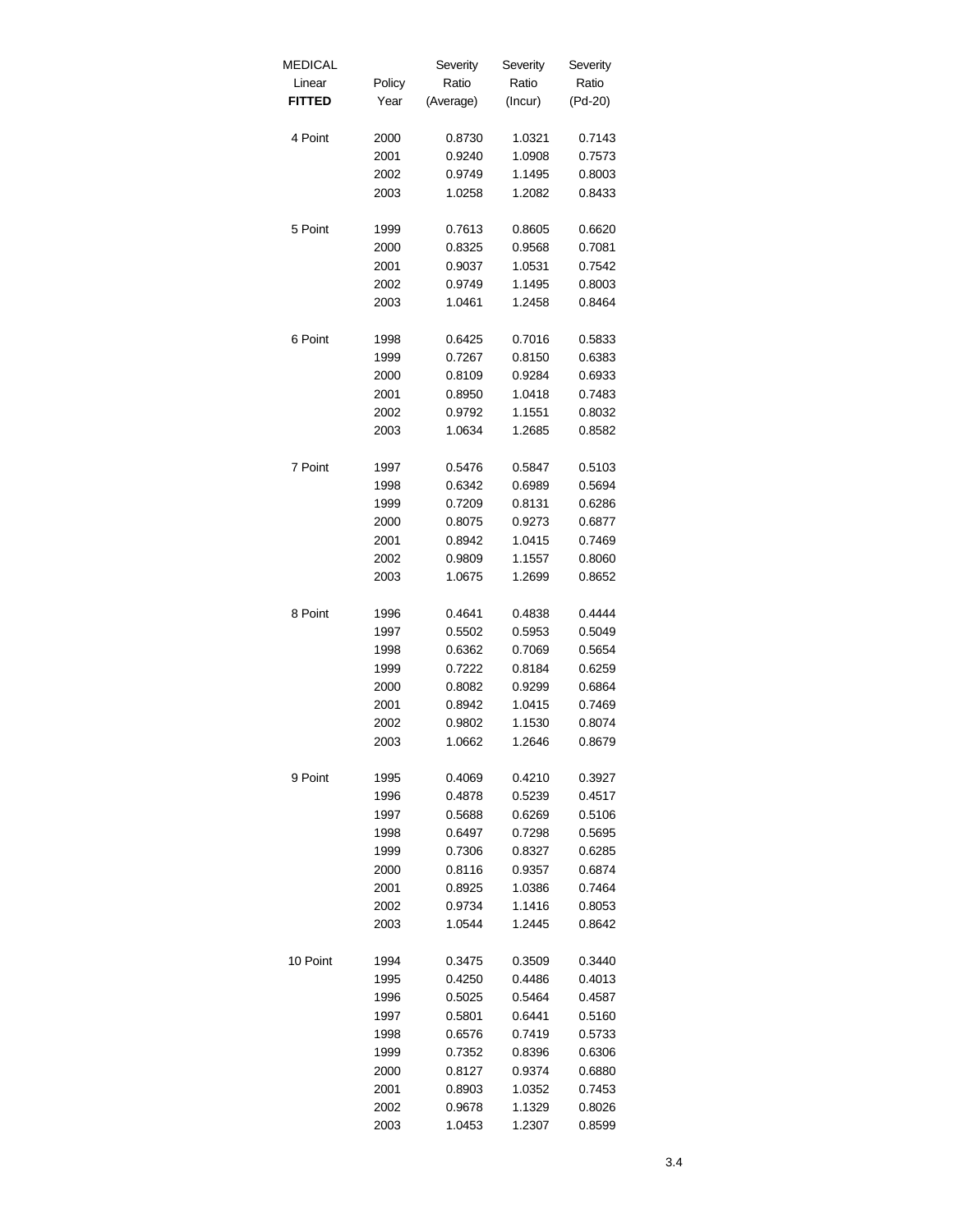| <b>MEDICAL</b> |        | Severity  | Severity | Severity |
|----------------|--------|-----------|----------|----------|
| Expon'l        | Policy | Ratio     | Ratio    | Ratio    |
| <b>FITTED</b>  | Year   | (Average) | (Incur)  | (Pd-20)  |
|                |        |           |          |          |
| 4 Point        | 2000   | 0.8715    | 1.0269   | 0.7159   |
|                | 2001   | 0.9198    | 1.0815   | 0.7561   |
|                | 2002   | 0.9708    | 1.1390   | 0.7984   |
|                | 2003   | 1.0246    | 1.1996   | 0.8432   |
|                |        |           |          |          |
| 5 Point        | 1999   | 0.7610    | 0.8563   | 0.6646   |
|                | 2000   | 0.8254    | 0.9417   | 0.7065   |
|                | 2001   | 0.8951    | 1.0357   | 0.7511   |
|                | 2002   | 0.9708    | 1.1390   | 0.7984   |
|                | 2003   | 1.0528    | 1.2527   | 0.8488   |
|                |        |           |          |          |
| 6 Point        | 1998   | 0.6461    | 0.7054   | 0.5866   |
|                | 1999   | 0.7166    | 0.7969   | 0.6345   |
|                | 2000   | 0.7949    | 0.9004   | 0.6864   |
|                | 2001   | 0.8818    | 1.0173   | 0.7424   |
|                | 2002   | 0.9781    | 1.1493   | 0.8031   |
|                | 2003   | 1.0850    | 1.2985   | 0.8687   |
|                |        |           |          |          |
| 7 Point        | 1997   | 0.5600    | 0.6036   | 0.5171   |
|                | 1998   | 0.6268    | 0.6873   | 0.5655   |
|                | 1999   | 0.7016    | 0.7826   | 0.6185   |
|                | 2000   | 0.7854    | 0.8911   | 0.6764   |
|                | 2001   | 0.8791    | 1.0146   | 0.7397   |
|                | 2002   | 0.9840    | 1.1553   | 0.8090   |
|                | 2003   | 1.1015    | 1.3155   | 0.8847   |
|                |        |           |          |          |
| 8 Point        | 1996   | 0.4869    | 0.5184   | 0.4566   |
|                | 1997   | 0.5479    | 0.5929   | 0.5029   |
|                | 1998   | 0.6167    | 0.6781   | 0.5538   |
|                | 1999   | 0.6940    | 0.7756   | 0.6099   |
|                | 2000   | 0.7811    | 0.8871   | 0.6717   |
|                | 2001   | 0.8791    | 1.0146   | 0.7397   |
|                | 2002   | 0.9894    | 1.1605   | 0.8146   |
|                | 2003   | 1.1135    | 1.3273   | 0.8971   |
|                |        |           |          |          |
| 9 Point        | 1995   | 0.4407    | 0.4708   | 0.4119   |
|                | 1996   | 0.4943    | 0.5349   | 0.4541   |
|                | 1997   | 0.5545    | 0.6077   | 0.5007   |
|                | 1998   | 0.6221    | 0.6904   | 0.5521   |
|                | 1999   | 0.6978    | 0.7843   | 0.6087   |
|                | 2000   | 0.7828    | 0.8911   | 0.6712   |
|                | 2001   | 0.8781    | 1.0124   | 0.7400   |
|                | 2002   | 0.9851    | 1.1501   | 0.8159   |
|                | 2003   | 1.1051    | 1.3067   | 0.8997   |
|                |        |           |          |          |
| 10 Point       | 1994   | 0.3912    | 0.4140   | 0.3700   |
|                | 1995   | 0.4391    | 0.4704   | 0.4086   |
|                | 1996   | 0.4929    | 0.5345   | 0.4512   |
|                | 1997   | 0.5533    | 0.6073   | 0.4982   |
|                | 1998   | 0.6211    | 0.6901   | 0.5501   |
|                | 1999   | 0.6972    | 0.7842   | 0.6075   |
|                | 2000   | 0.7826    | 0.8910   | 0.6708   |
|                | 2001   | 0.8785    | 1.0125   | 0.7408   |
|                | 2002   | 0.9862    | 1.1505   | 0.8180   |
|                | 2003   | 1.1070    | 1.3073   | 0.9033   |
|                |        |           |          |          |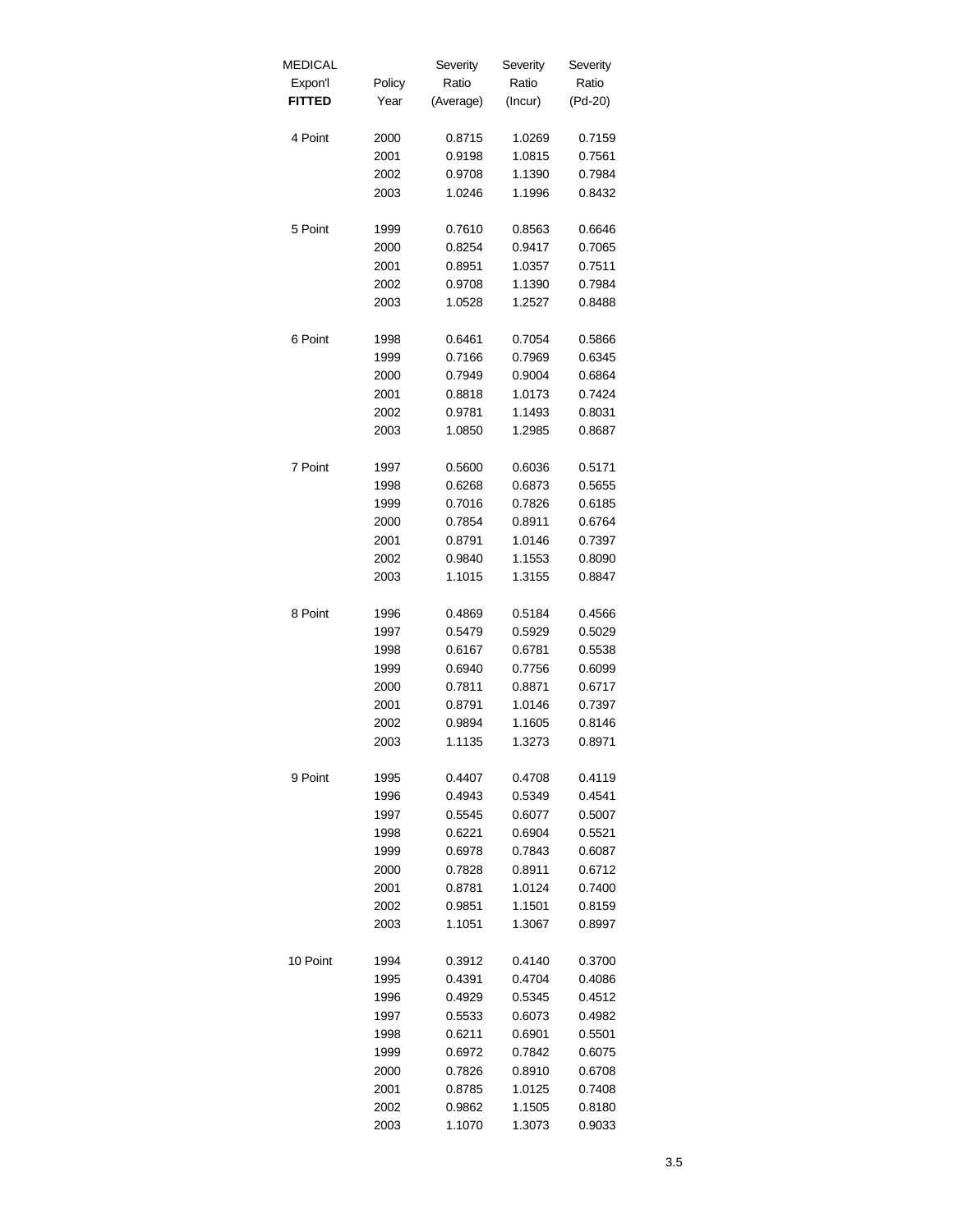| INDEMNITY        |        | Severity  | Severity  | Severity  |
|------------------|--------|-----------|-----------|-----------|
| Linear           | Policy | Ratio     | Ratio     | Ratio     |
| <b>RESIDUALS</b> | Year   | (Average) | (Incur)   | (Pd-20)   |
|                  |        |           |           |           |
| 4 Point          | 2000   | 0.0116    | 0.0100    | 0.0131    |
|                  | 2001   | $-0.0292$ | $-0.0230$ | $-0.0354$ |
|                  | 2002   | 0.0237    | 0.0160    | 0.0315    |
|                  | 2003   | $-0.0061$ | $-0.0030$ | $-0.0092$ |
|                  |        |           |           |           |
| 5 Point          | 1999   | $-0.0422$ | $-0.0478$ | $-0.0366$ |
|                  | 2000   | 0.0538    | 0.0578    | 0.0497    |
|                  | 2001   | $-0.0082$ | 0.0009    | $-0.0171$ |
|                  | 2002   | 0.0237    | 0.0160    | 0.0315    |
|                  | 2003   | $-0.0271$ | $-0.0269$ | $-0.0275$ |
|                  |        |           |           |           |
| 6 Point          | 1998   | $-0.0536$ | $-0.0570$ | $-0.0503$ |
|                  | 1999   | 0.0007    | $-0.0022$ | 0.0037    |
|                  | 2000   | 0.0806    | 0.0863    | 0.0749    |
|                  | 2001   | 0.0026    | 0.0123    | $-0.0070$ |
|                  | 2002   | 0.0183    | 0.0103    | 0.0265    |
|                  | 2003   | $-0.0486$ | $-0.0497$ | $-0.0476$ |
|                  |        |           |           |           |
| 7 Point          | 1997   | $-0.0143$ | $-0.0070$ | $-0.0215$ |
|                  | 1998   | $-0.0441$ | $-0.0523$ | $-0.0360$ |
|                  | 1999   | 0.0074    | 0.0011    | 0.0137    |
|                  | 2000   | 0.0844    | 0.0881    | 0.0806    |
|                  | 2001   | 0.0035    | 0.0128    | $-0.0056$ |
|                  | 2002   | 0.0164    | 0.0093    | 0.0236    |
|                  | 2003   | $-0.0533$ | $-0.0520$ | $-0.0548$ |
|                  |        |           |           |           |
| 8 Point          | 1996   | 0.0085    | 0.0038    | 0.0132    |
|                  | 1997   | $-0.0191$ | $-0.0092$ | $-0.0290$ |
|                  | 1998   | $-0.0478$ | $-0.0539$ | $-0.0416$ |
|                  | 1999   | 0.0050    | 0.0000    | 0.0099    |
|                  | 2000   | 0.0832    | 0.0876    | 0.0787    |
|                  | 2001   | 0.0035    | 0.0128    | $-0.0056$ |
|                  | 2002   | 0.0176    | 0.0099    | 0.0255    |
|                  | 2003   | $-0.0509$ | $-0.0509$ | $-0.0510$ |
|                  |        |           |           |           |
| 9 Point          | 1995   | 0.0081    | 0.0061    | 0.0101    |
|                  | 1996   | 0.0044    | 0.0008    | 0.0081    |
|                  | 1997   | $-0.0223$ | $-0.0116$ | $-0.0330$ |
|                  | 1998   | $-0.0501$ | $-0.0556$ | $-0.0445$ |
|                  | 1999   | 0.0035    | $-0.0011$ | 0.0081    |
|                  | 2000   | 0.0826    | 0.0872    | 0.0780    |
|                  | 2001   | 0.0038    | 0.0130    | $-0.0052$ |
|                  | 2002   | 0.0188    | 0.0107    | 0.0269    |
|                  | 2003   | $-0.0489$ | $-0.0494$ | $-0.0485$ |
|                  |        |           |           |           |
| 10 Point         | 1994   | 0.0140    | 0.0108    | 0.0170    |
|                  | 1995   | 0.0019    | 0.0013    | 0.0025    |
|                  | 1996   | $-0.0006$ | $-0.0032$ | 0.0020    |
|                  | 1997   | $-0.0262$ | $-0.0146$ | $-0.0377$ |
|                  | 1998   | $-0.0528$ | $-0.0578$ | $-0.0478$ |
|                  | 1999   | 0.0020    | $-0.0023$ | 0.0062    |
|                  | 2000   | 0.0822    | 0.0868    | 0.0775    |
|                  | 2001   | 0.0046    | 0.0136    | $-0.0043$ |
|                  | 2002   | 0.0207    | 0.0123    | 0.0293    |
|                  | 2003   | $-0.0458$ | $-0.0470$ | $-0.0447$ |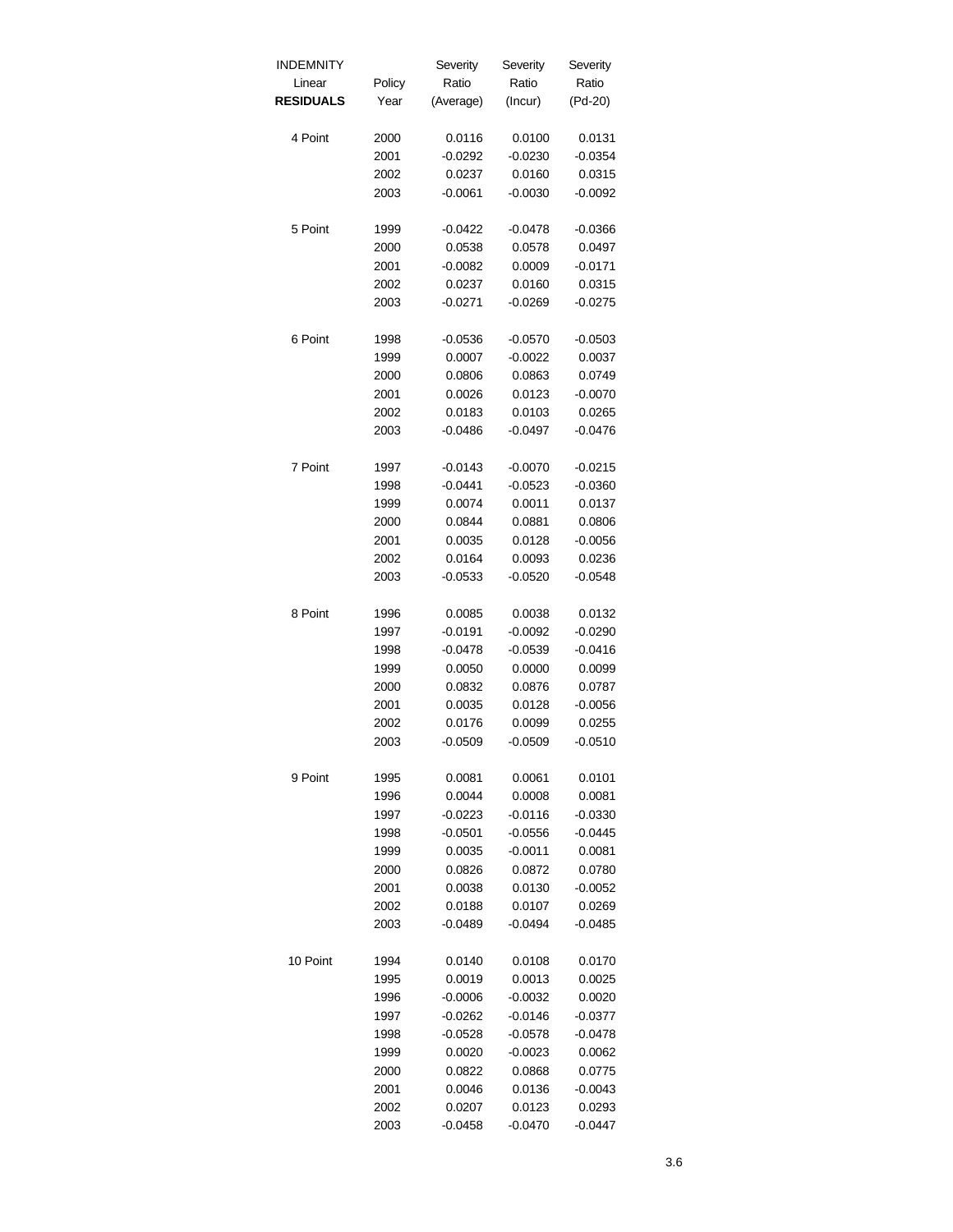| <b>INDEMNITY</b> |        | Severity  | Severity  | Severity  |
|------------------|--------|-----------|-----------|-----------|
| Expon'l          | Policy | Ratio     | Ratio     | Ratio     |
| <b>RESIDUALS</b> | Year   | (Average) | (Incur)   | (Pd-20)   |
| 4 Point          | 2000   | 0.0120    | 0.0103    | 0.0137    |
|                  | 2001   | $-0.0289$ | $-0.0227$ | $-0.0348$ |
|                  | 2002   | 0.0240    | 0.0161    | 0.0320    |
|                  | 2003   | $-0.0058$ | $-0.0029$ | $-0.0087$ |
| 5 Point          | 1999   | $-0.0395$ | $-0.0445$ | $-0.0344$ |
|                  | 2000   | 0.0563    | 0.0608    | 0.0519    |
|                  | 2001   | $-0.0064$ | 0.0029    | $-0.0155$ |
|                  | 2002   | 0.0240    | 0.0161    | 0.0320    |
|                  | 2003   | $-0.0289$ | $-0.0293$ | $-0.0286$ |
| 6 Point          | 1998   | $-0.0491$ | $-0.0517$ | $-0.0465$ |
|                  | 1999   | 0.0075    | 0.0055    | 0.0095    |
|                  | 2000   | 0.0872    | 0.0938    | 0.0807    |
|                  | 2001   | 0.0066    | 0.0169    | $-0.0034$ |
|                  | 2002   | 0.0172    | 0.0088    | 0.0257    |
|                  | 2003   | $-0.0578$ | $-0.0605$ | $-0.0552$ |
| 7 Point          | 1997   | $-0.0139$ | $-0.0068$ | $-0.0209$ |
|                  | 1998   | $-0.0388$ | $-0.0468$ | $-0.0307$ |
|                  | 1999   | 0.0153    | 0.0093    | 0.0214    |
|                  | 2000   | 0.0920    | 0.0961    | 0.0879    |
|                  | 2001   | 0.0079    | 0.0175    | $-0.0014$ |
|                  | 2002   | 0.0144    | 0.0074    | 0.0215    |
|                  | 2003   | $-0.0653$ | $-0.0642$ | $-0.0665$ |
| 8 Point          | 1996   | 0.0044    | $-0.0006$ | 0.0095    |
|                  | 1997   | $-0.0166$ | $-0.0064$ | $-0.0267$ |
|                  | 1998   | $-0.0409$ | $-0.0465$ | $-0.0353$ |
|                  | 1999   | 0.0137    | 0.0095    | 0.0180    |
|                  | 2000   | 0.0912    | 0.0962    | 0.0861    |
|                  | 2001   | 0.0079    | 0.0175    | $-0.0014$ |
|                  | 2002   | 0.0154    | 0.0073    | 0.0236    |
|                  | 2003   | $-0.0632$ | $-0.0645$ | $-0.0620$ |
| 9 Point          | 1995   | 0.0001    | $-0.0025$ | 0.0028    |
|                  | 1996   | 0.0043    | 0.0008    | 0.0080    |
|                  | 1997   | $-0.0167$ | $-0.0053$ | $-0.0279$ |
|                  | 1998   | $-0.0410$ | $-0.0455$ | $-0.0363$ |
|                  | 1999   | 0.0137    | 0.0101    | 0.0174    |
|                  | 2000   | 0.0912    | 0.0965    | 0.0859    |
|                  | 2001   | 0.0079    | 0.0173    | $-0.0013$ |
|                  | 2002   | 0.0154    | 0.0066    | 0.0242    |
|                  | 2003   | $-0.0631$ | $-0.0657$ | $-0.0608$ |
| 10 Point         | 1994   | 0.0023    | $-0.0018$ | 0.0065    |
|                  | 1995   | $-0.0010$ | $-0.0016$ | $-0.0002$ |
|                  | 1996   | 0.0033    | 0.0015    | 0.0053    |
|                  | 1997   | $-0.0175$ | $-0.0046$ | $-0.0301$ |
|                  | 1998   | $-0.0416$ | $-0.0451$ | $-0.0379$ |
|                  |        |           |           |           |
|                  | 1999   | 0.0133    | 0.0104    | 0.0164    |
|                  | 2000   | 0.0911    | 0.0966    | 0.0856    |
|                  | 2001   | 0.0081    | 0.0172    | $-0.0007$ |
|                  | 2002   | 0.0160    | 0.0062    | 0.0258    |
|                  | 2003   | $-0.0621$ | $-0.0665$ | $-0.0581$ |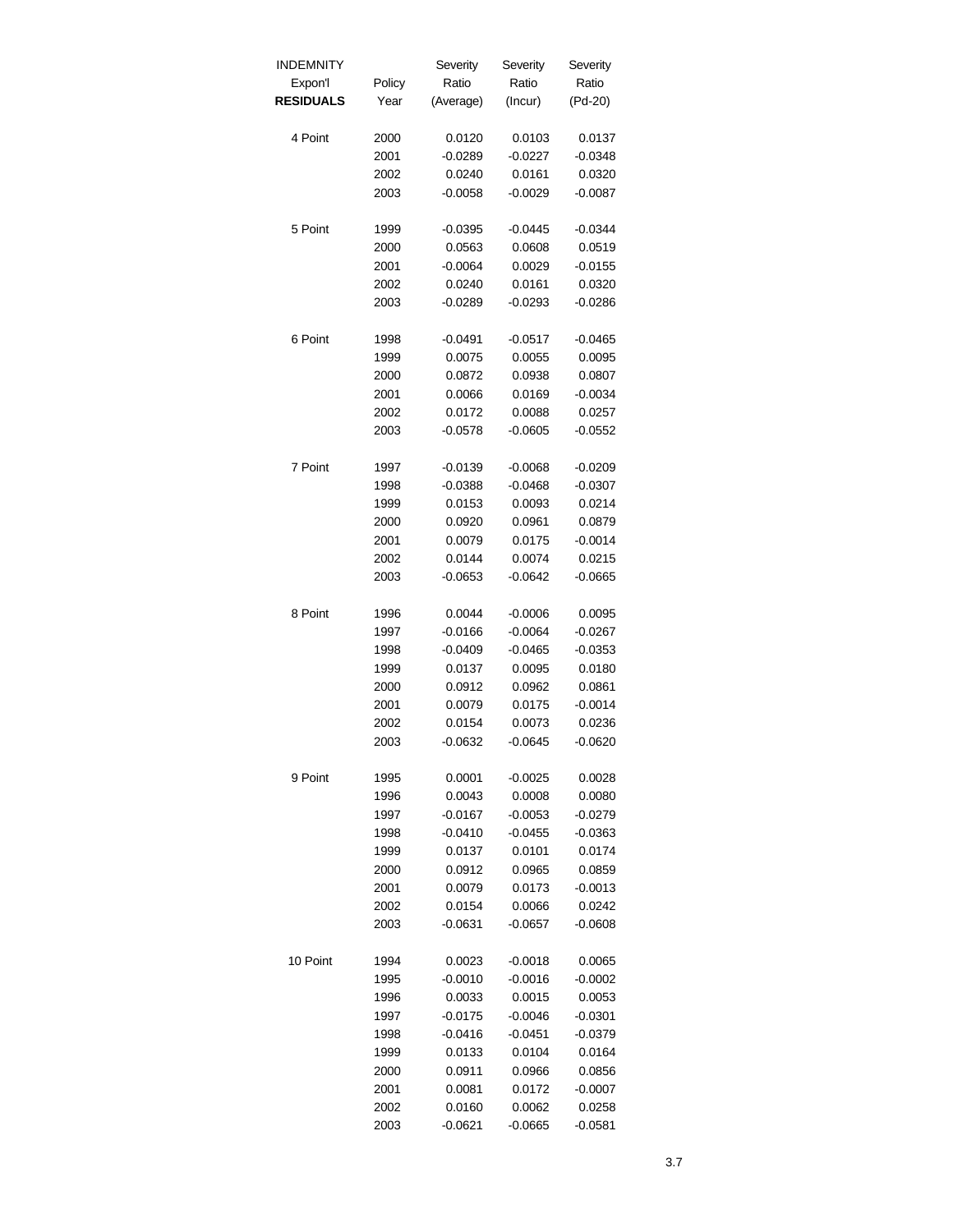| MEDICAL          |        | Severity  | Severity  | Severity  |
|------------------|--------|-----------|-----------|-----------|
| Linear           | Policy | Ratio     | Ratio     | Ratio     |
| <b>RESIDUALS</b> | Year   | (Average) | (Incur)   | (Pd-20)   |
| 4 Point          | 2000   | 0.0062    | $-0.0123$ | 0.0246    |
|                  | 2001   | $-0.0687$ | $-0.0999$ | $-0.0373$ |
|                  | 2002   | 0.1188    | 0.2370    | 0.0006    |
|                  | 2003   | $-0.0563$ | $-0.1247$ | 0.0120    |
| 5 Point          | 1999   | $-0.0406$ | $-0.0753$ | $-0.0061$ |
|                  | 2000   | 0.0467    | 0.0629    | 0.0308    |
|                  | 2001   | $-0.0484$ | $-0.0623$ | $-0.0342$ |
|                  | 2002   | 0.1188    | 0.2370    | 0.0006    |
|                  | 2003   | $-0.0766$ | $-0.1623$ | 0.0089    |
| 6 Point          | 1998   | $-0.0432$ | $-0.0568$ | $-0.0297$ |
|                  | 1999   | $-0.0060$ | $-0.0298$ | 0.0176    |
|                  | 2000   | 0.0683    | 0.0913    | 0.0456    |
|                  | 2001   | $-0.0397$ | $-0.0510$ | $-0.0283$ |
|                  | 2002   | 0.1145    | 0.2313    | $-0.0023$ |
|                  | 2003   | $-0.0939$ | $-0.1850$ | $-0.0029$ |
| 7 Point          | 1997   | $-0.0125$ | $-0.0041$ | $-0.0208$ |
|                  | 1998   | $-0.0349$ | $-0.0541$ | $-0.0158$ |
|                  | 1999   | $-0.0002$ | $-0.0279$ | 0.0273    |
|                  | 2000   | 0.0717    | 0.0924    | 0.0512    |
|                  | 2001   | $-0.0389$ | $-0.0507$ | $-0.0269$ |
|                  | 2002   | 0.1128    | 0.2307    | $-0.0051$ |
|                  | 2003   | $-0.0980$ | $-0.1864$ | $-0.0099$ |
| 8 Point          | 1996   | 0.0046    | 0.0187    | $-0.0095$ |
|                  | 1997   | $-0.0151$ | $-0.0148$ | $-0.0154$ |
|                  | 1998   | $-0.0369$ | $-0.0621$ | $-0.0118$ |
|                  | 1999   | $-0.0015$ | $-0.0332$ | 0.0300    |
|                  | 2000   | 0.0710    | 0.0898    | 0.0525    |
|                  | 2001   | $-0.0389$ | $-0.0507$ | $-0.0269$ |
|                  | 2002   | 0.1135    | 0.2334    | $-0.0065$ |
|                  | 2003   | $-0.0967$ | $-0.1811$ | $-0.0126$ |
| 9 Point          | 1995   | 0.0474    | 0.0802    | 0.0146    |
|                  | 1996   | $-0.0191$ | $-0.0214$ | $-0.0168$ |
|                  | 1997   | $-0.0337$ | $-0.0464$ | $-0.0211$ |
|                  | 1998   | $-0.0504$ | $-0.0850$ | $-0.0159$ |
|                  | 1999   | $-0.0099$ | $-0.0475$ | 0.0274    |
|                  | 2000   | 0.0676    | 0.0840    | 0.0515    |
|                  | 2001   | $-0.0372$ | $-0.0478$ | $-0.0264$ |
|                  | 2002   | 0.1203    | 0.2448    | $-0.0044$ |
|                  | 2003   | $-0.0849$ | $-0.1610$ | $-0.0089$ |
|                  |        |           |           |           |
| 10 Point         | 1994   | 0.0407    | 0.0622    | 0.0194    |
|                  | 1995   | 0.0293    | 0.0526    | 0.0060    |
|                  | 1996   | $-0.0338$ | $-0.0439$ | $-0.0238$ |
|                  | 1997   | $-0.0450$ | $-0.0636$ | $-0.0265$ |
|                  | 1998   | $-0.0583$ | $-0.0971$ | $-0.0197$ |
|                  | 1999   | $-0.0145$ | $-0.0544$ | 0.0253    |
|                  | 2000   | 0.0665    | 0.0823    | 0.0509    |
|                  | 2001   | $-0.0350$ | $-0.0444$ | $-0.0253$ |
|                  | 2002   | 0.1259    | 0.2535    | $-0.0017$ |
|                  | 2003   | $-0.0758$ | $-0.1472$ | $-0.0046$ |